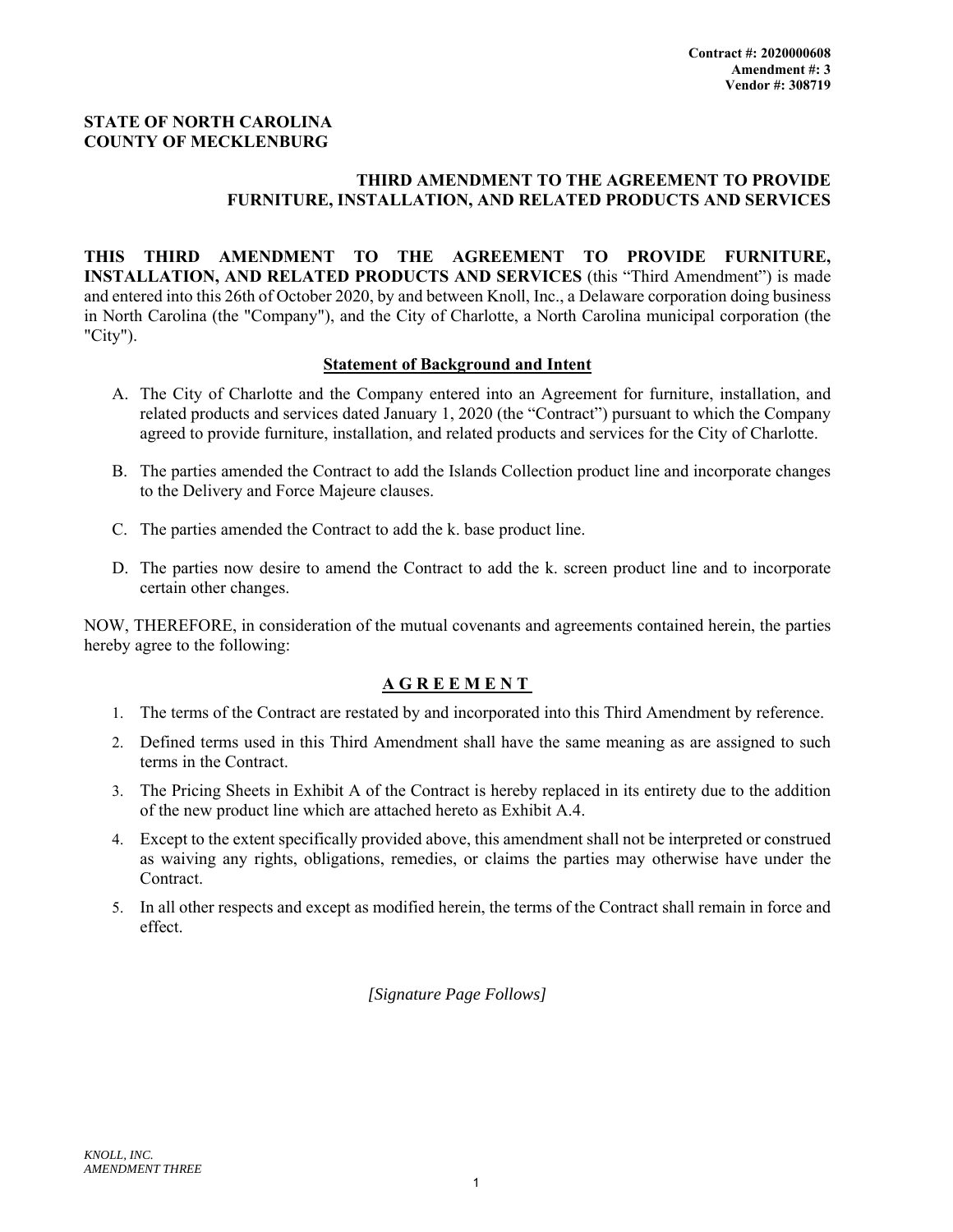IN WITNESS WHEREOF, and in acknowledgement that the parties hereto have read and understood each provision hereof, the parties have caused this Third Amendment to be executed as of the date first written above.

#### KNOLL, INC.

## **CITY OF CHARLOTTE: CITY MANAGER'S OFFICE**

BY: Peter Dallemendus<br>(signature)<br>PRINT NAME: Peter J. Dallessandro

 $BY:$  (signature) PRINT NAME:

| TITLE: Director of Government Sales |
|-------------------------------------|
|                                     |
| DATE: $10/27/20$                    |

| TITLE: |  |
|--------|--|
|        |  |

tat.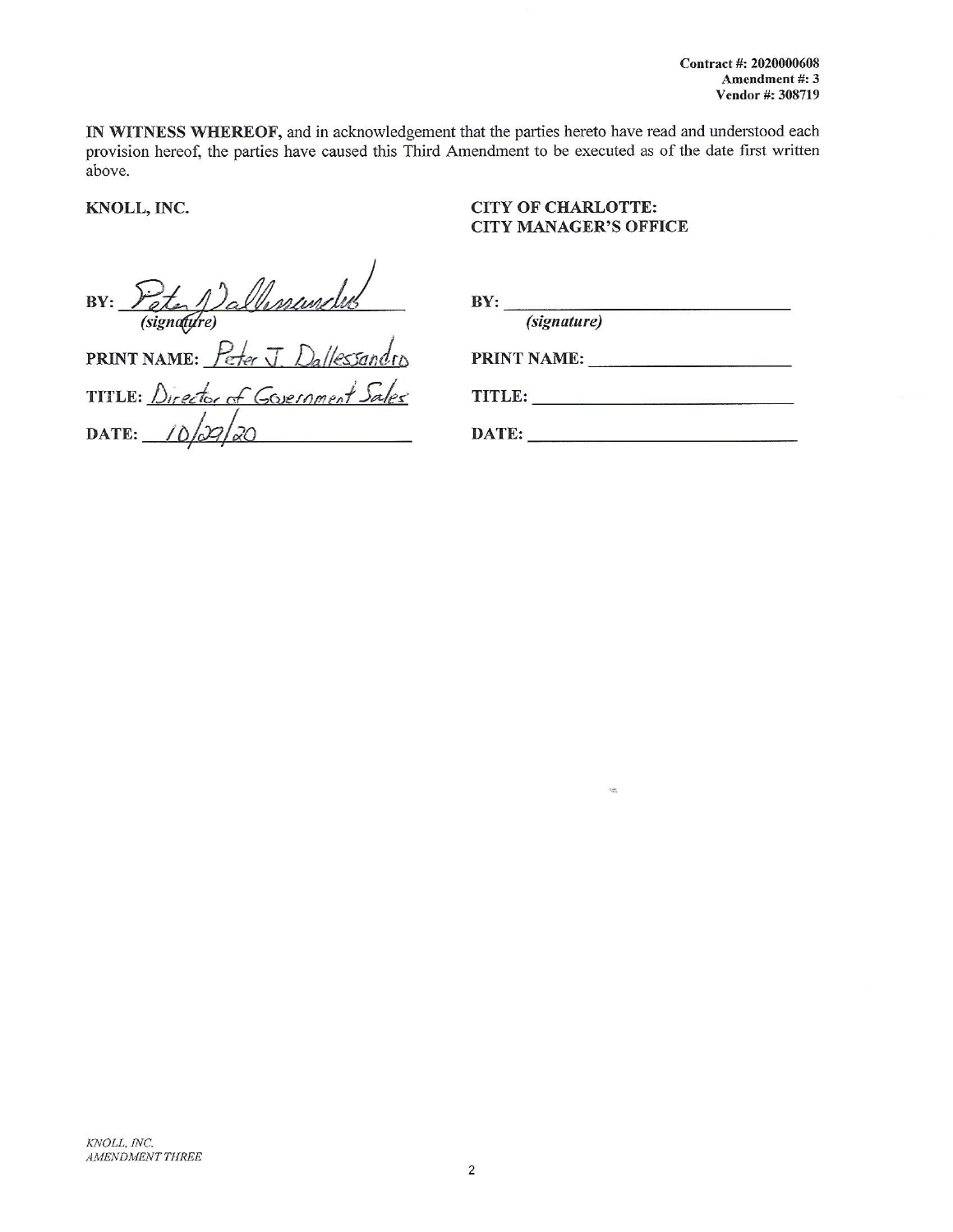

Non-Encumbered

November 25, 2020 Date Submitted:

Submitted by: Genetta N. Carothers

Submitter email: <sup>gcarothers@charlottenc.gov</sup>

Contract #: 2020000608

Amendment #: 3

Contract Name: Citywide Furniture (City Dist. One CBI)

Vendor Legal Name: Knoll, Inc.

Vendor #: 308719

### **REQUIRED ATTACHMENT(S):**

Use the Paperclip icon to attach a full Contract Document Routing Packet for review by the authorized City individual with signature authority. The Routing Packet MUST include all required components per the direction provided at:

https://cnet/kbus/finance/Finance/pm/Pages/Contract-Review.aspx

The following signatures, once completed, shall be incorporated by reference into the contractual document identified above.

**City of Charlotte** esigned via SeanleesDocs.com **CAV: PROTHETI DISORHORROARSA ANDERININI**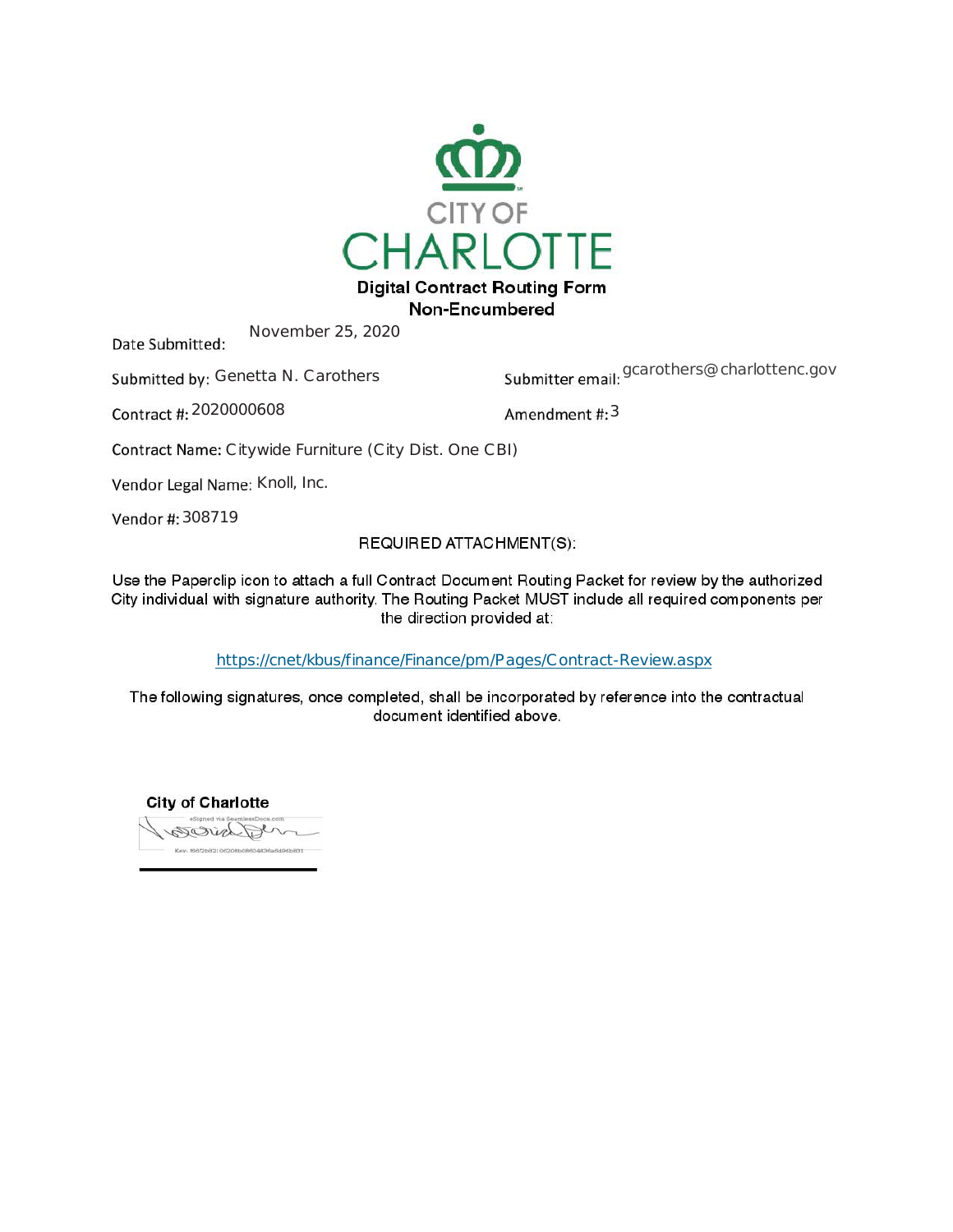#### **KNOLL ‐ CONTRACT 2020000608‐3 EXHIBIT A.4 ‐ PRICING SHEET**

| <b>CATEGORY</b>                     | <b>VERIFIABLE MANUFACTURER'S LIST PRICE CATALOG AND DATE</b>                                                            | <b>DROP SHIP</b> | <b>INSIDE</b><br><b>DELIVERY</b> |
|-------------------------------------|-------------------------------------------------------------------------------------------------------------------------|------------------|----------------------------------|
| <b>Systems Furniture</b>            | Antenna Workspaces, Date: March 2019                                                                                    | 68.5%            | 65.5%                            |
| <b>Systems Furniture</b>            | AutoStrada, Date: March 2019                                                                                            | 68.5%            | 65.5%                            |
| <b>Systems Furniture</b>            | Currents, Date: March 2019                                                                                              | 68.5%            | 65.5%                            |
| <b>Systems Furniture</b>            | Dividends Horizon, Date: March 2019                                                                                     | 68.5%            | 65.5%                            |
| <b>Systems Furniture</b>            | ReffProfiles Vol I: 26_1/2" Planning, Date: March 2019                                                                  | 68.5%            | 65.5%                            |
| <b>Systems Furniture</b>            | ReffProfiles Vol II: 28_3/8" Planning, Date: March 2019                                                                 | 68.5%            | 65.5%                            |
| <b>Systems Furniture</b>            | Series 2, Date: March 2019                                                                                              | 68.5%            | 65.5%                            |
| Freestanding Furniture              | DatesWeiser, Date: January 2018                                                                                         | 41.0%            | 38.0%                            |
| Freestanding Furniture              | Islands Collection, Date: March 2020                                                                                    | 57.5%            | 54.5%                            |
| Freestanding Furniture              | k. base; k. stand Price List, Date: March 2020                                                                          | 68.5%            | 65.5%                            |
| Freestanding Furniture              | k. bench, Date: March 2019                                                                                              | 68.5%            | 65.5%                            |
| <b>Freestanding Furniture</b>       | k. screen, Date: March 2020                                                                                             | 68.5%            | 65.5%                            |
| Freestanding Furniture              | k. stand, Date: March 2019                                                                                              | 68.5%            | 65.5%                            |
| <b>Freestanding Furniture</b>       | KnollExtra, Date: March 2019                                                                                            | 59.5%            | 56.5%                            |
| Freestanding Furniture              | KnollStudio Volume I, Date: March 2019                                                                                  | 52.5%            | 49.5%                            |
| <b>Freestanding Furniture</b>       | KnollStudio Volume II, Date: March 2019                                                                                 | 52.5%            | 49.5%                            |
| Freestanding Furniture              | KnollStudio (Pixel), Date: March 2019                                                                                   | 57.0%            | 54.0%                            |
| Freestanding Furniture              | Muuto, Date: Q2 2019                                                                                                    | 23.0%            | 20.0%                            |
| Freestanding Furniture              | Rockwell Unscripted, Date: March 2019                                                                                   | 57.5%            | 54.5%                            |
| Freestanding Furniture              | Tone, Date: March 2019                                                                                                  | 68.5%            | 65.5%                            |
| Freestanding Furniture              | Upstart, Date: March 2019                                                                                               | 68.5%            | 65.5%                            |
| Seating / Chairs                    | Office Seating (Chadwick Seating, k. task, Remix, Life, Generation, Regeneration,<br>Multigeneration), Date: March 2019 | 59.5%            | 56.5%                            |
| Seating / Chairs                    | Office Seating (Moment, Ollo), Date: March 2019                                                                         | 52.0%            | 49.0%                            |
| Soft Seating                        | k. lounge, Date: March 2019                                                                                             | $57.0\%$         | 54.0%                            |
| Filing Systems, Storage & Equipment | Anchor, Date: March 2019                                                                                                | 68.5%            | 65.5%                            |
| Filing Systems, Storage & Equipment | Calibre, Date: March 2019                                                                                               | 59.5%            | 56.5%                            |
| Filing Systems, Storage & Equipment | Template, Date: March 2019                                                                                              | 68.5%            | 65.5%                            |
| <b>OTHER RELATED PRODUCTS</b>       | <b>VERIFIABLE MANUFACTURER'S LIST PRICE CATALOG AND DATE</b>                                                            | <b>DROP SHIP</b> | <b>INSIDE</b><br><b>DELIVERY</b> |
| <b>Renewal / Replacement Parts</b>  | 24 Response, Date May 2019                                                                                              | 40.0%            | n/a                              |
|                                     |                                                                                                                         |                  |                                  |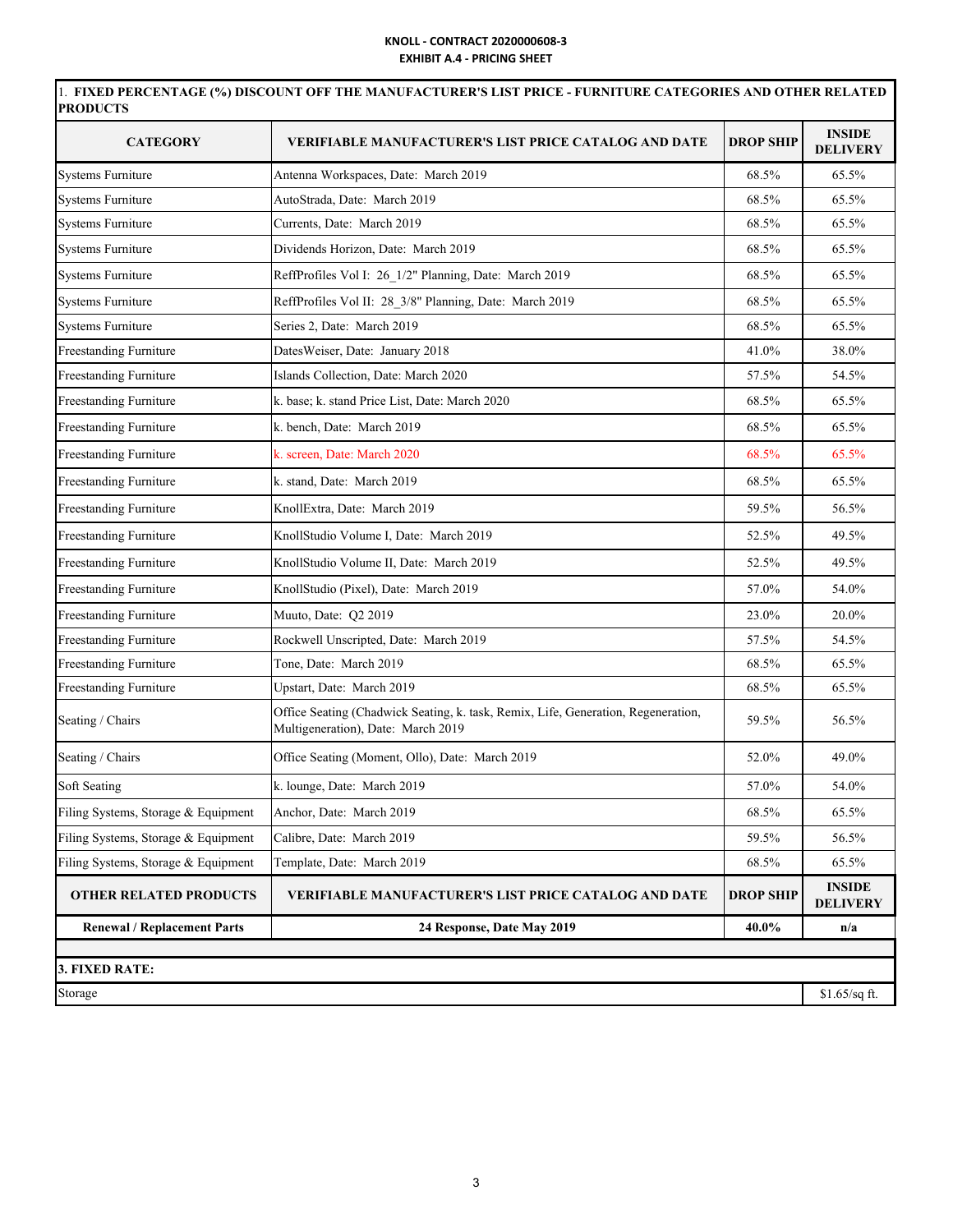#### **KNOLL ‐ CONTRACT 2020000608‐3 EXHIBIT A.4 ‐ PRICING SHEET**

| , FIXED HOURLY RATE RANGE FOR INSTALLATION AND OTHER ADDITIONAL SERVICES AND SOLUTIONS BY STATE: |                       |                      |                      |                       |                      |                       |                                                        |                                         |                               |                     |                                     |                      |                       |                      |                                        |                       |                      |                       |                      |                               |                      |                      |                       |                      |                      |
|--------------------------------------------------------------------------------------------------|-----------------------|----------------------|----------------------|-----------------------|----------------------|-----------------------|--------------------------------------------------------|-----------------------------------------|-------------------------------|---------------------|-------------------------------------|----------------------|-----------------------|----------------------|----------------------------------------|-----------------------|----------------------|-----------------------|----------------------|-------------------------------|----------------------|----------------------|-----------------------|----------------------|----------------------|
| <b>Additional Services</b><br>& Solutions                                                        | AL                    | AК                   | AZ                   | AR                    | <b>CA</b>            | $_{\rm CO}$           | <b>CT</b>                                              | DE                                      | FL                            | GA                  | Ш                                   | ID                   | IL                    | IN                   | IA                                     | KS                    | KY                   | LA                    | ME                   | MD                            | MA                   | MI                   | MN                    | <b>MS</b>            | MO                   |
| Basic Installation<br><b>Normal Hours</b>                                                        | \$70.72<br>\$94.28    | \$70.72<br>\$94.28   | \$70.72<br>\$94.28   | \$70.72<br>\$94.28    | \$70.72-<br>\$94.28  | \$70.72<br>\$94.28    | \$70.72-<br>\$94.28                                    | \$70.72<br>\$94.28                      | \$70.72<br>\$94.28            | \$70.72<br>\$94.28  | \$70.72<br>\$94.28                  | \$70.72-<br>\$94.28  | \$70.72<br>\$94.28    | \$70.72-<br>\$94.28  | \$70.72<br>\$94.28                     | \$70.72<br>\$94.28    | \$70.72-<br>\$94.28  | \$70.72<br>\$94.28    | \$70.72<br>\$94.28   | \$70.72<br>\$94.28            | \$70.72<br>\$94.28   | \$70.72-<br>\$94.28  | \$70.72<br>\$94.28    | \$70.72<br>\$94.28   | \$70.72-<br>\$94.28  |
| <b>Basic Installation</b><br>After Hours                                                         | \$106.08-<br>\$141.42 | \$106.08<br>\$141.43 | \$106.08<br>\$141.44 | \$106.08-<br>\$141.45 | \$106.08<br>\$141.46 | \$106.08-<br>\$141.47 | \$106.08-<br>\$141.48                                  | \$106.08-<br>\$141.49 \$141.50 \$141.51 | \$106.08-\$106.08-            |                     | \$106.08-<br>$$141.52$ $$141.53$    | \$106.08             | \$106.08-<br>\$141.54 | \$106.08<br>\$141.55 | \$106.08<br>\$141.56                   | \$106.08-<br>\$141.57 | \$106.08<br>\$141.58 | \$106.08-<br>\$141.59 | \$106.08<br>\$141.60 | \$106.08 \$106.08<br>\$141.61 | \$141.62             | \$106.08<br>\$141.63 | \$106.08-<br>\$141.64 | \$106.08<br>\$141.65 | \$106.08<br>\$141.66 |
| Expanded Installation<br><b>Normal Hours</b>                                                     | \$70.72-<br>\$94.28   | \$70.72<br>\$94.28   | \$70.72<br>\$94.28   | \$70.72<br>\$94.28    | \$70.72-<br>\$94.28  | \$70.72<br>\$94.28    | \$70.72-<br>\$94.28                                    | \$70.72<br>\$94.28                      | \$70.72-<br>\$94.28           | \$70.72<br>\$94.28  | \$70.72<br>\$94.28                  | \$70.72-<br>\$94.28  | \$70.72<br>\$94.28    | \$70.72-<br>\$94.28  | \$70.72<br>\$94.28                     | \$70.72<br>\$94.28    | \$70.72-<br>\$94.28  | \$70.72-<br>\$94.28   | \$70.72-<br>\$94.28  | \$70.72<br>\$94.28            | \$70.72<br>\$94.28   | \$70.72-<br>\$94.28  | \$70.72<br>\$94.28    | \$70.72-<br>\$94.28  | \$70.72-<br>\$94.28  |
| Expanded Installation<br>After Hours                                                             | \$106.08<br>\$141.42  | \$106.08<br>\$141.43 | \$106.08<br>\$141.44 | \$106.08<br>\$141.45  | \$106.08<br>\$141.46 | \$106.08-<br>\$141.47 | \$106.08-<br>\$141.48 \ \$141.49 \ \$141.50 \ \$141.51 | \$106.08-                               | \$106.08-\$106.08-            |                     | \$106.08-<br>$$141.52 \mid $141.53$ | \$106.08             | \$106.08-<br>\$141.54 | \$106.08<br>\$141.55 | \$106.08<br>\$141.56 \$141.57 \$141.58 | \$106.08-             | \$106.08             | \$106.08-<br>\$141.59 | \$106.08<br>\$141.60 | \$106.08 \$106.08<br>\$141.61 | \$141.62             | \$106.08<br>\$141.63 | \$106.08-<br>\$141.64 | \$106.08<br>\$141.65 | \$106.08<br>\$141.66 |
| Design                                                                                           | \$87.55               | \$87.55              | \$87.55              | \$87.55               | \$87.55              | \$87.55               | \$87.55                                                | \$87.55                                 | \$87.55                       | \$87.55             | \$87.55                             | \$87.55              | \$87.55               | \$87.55              | \$87.55                                | \$87.55               | \$87.55              | \$87.55               | \$87.55              | \$87.55                       | \$87.55              | \$87.55              | \$87.55               | \$87.55              | \$87.55              |
| Project Management                                                                               | \$70.72               | \$70.72              | \$70.72              | \$70.72               | \$70.72-             | \$70.72               | \$70.72                                                | \$70.72                                 | \$70.72-                      | \$70.72-            | \$70.72                             | \$70.72-             | \$70.72               | \$70.72              | \$70.72                                | \$70.72-              | \$70.72-             | \$70.72               | \$70.72-             | \$70.72                       | \$70.72              | \$70.72-             | \$70.72-              | \$70.72              | \$70.72-             |
|                                                                                                  | \$94.28<br>\$70.72    | \$94.28<br>\$70.72   | \$94.28<br>\$70.72   | \$94.28<br>\$70.72    | \$94.28<br>\$70.72-  | \$94.28<br>\$70.72    | \$94.28<br>\$70.72                                     | \$94.28<br>\$70.72                      | \$94.28<br>\$70.72-           | \$94.28<br>\$70.72  | \$94.28<br>\$70.72                  | \$94.28<br>\$70.72-  | \$94.28<br>\$70.72    | \$94.28<br>\$70.72   | \$94.28<br>\$70.72                     | \$94.28<br>\$70.72-   | \$94.28<br>\$70.72   | \$94.28<br>\$70.72    | \$94.28<br>\$70.72-  | \$94.28<br>\$70.72            | \$94.28<br>\$70.72   | \$94.28<br>\$70.72-  | \$94.28<br>\$70.72-   | \$94.28<br>\$70.72   | \$94.28<br>\$70.72-  |
| <b>Asset Managemen</b>                                                                           | \$94.28               | \$94.28              | \$94.28              | \$94.28               | \$94.28              | \$94.28               | \$94.28                                                | \$94.28                                 | \$94.28                       | \$94.28             | \$94.28                             | \$94.28              | \$94.28               | \$94.28              | \$94.28                                | \$94.28               | \$94.28              | \$94.28               | \$94.28              | \$94.28                       | \$94.28              | \$94.28              | \$94.28               | \$94.28              | \$94.28              |
| Refurbishment                                                                                    | Quoted<br>per job     | Quoted<br>per job    | Quoted<br>per job    | Quoted<br>per job     | Quoted<br>per job    | Quoted<br>per job     | Quoted<br>per job                                      | Quoted<br>per job                       | Quoted<br>per job             | Quoted<br>per job   | Quoted<br>per job                   | Quoted<br>per job    | Quoted<br>per job     | Quoted<br>per job    | Quoted<br>per job                      | Quoted<br>per job     | Quoted<br>per job    | Quoted<br>per job     | Quoted<br>per job    | Quoted<br>per job             | Quoted<br>per job    | Quoted<br>per job    | Quoted<br>per job     | Quoted<br>per job    | Quoted<br>per job    |
|                                                                                                  |                       |                      |                      |                       |                      |                       |                                                        |                                         |                               |                     |                                     |                      |                       |                      |                                        |                       |                      |                       |                      |                               |                      |                      |                       |                      |                      |
| FIXED HOURLY RATE RANGE FOR INSTALLATION AND OTHER ADDITIONAL SERVICES AND SOLUTIONS BY STATE:   |                       |                      |                      |                       |                      |                       |                                                        |                                         |                               |                     |                                     |                      |                       |                      |                                        |                       |                      |                       |                      |                               |                      |                      |                       |                      |                      |
| <b>Additional Services</b><br>& Solutions                                                        | MT                    | <b>NE</b>            | NV                   | NH                    | NJ                   | <b>NM</b>             | $\mathbf{N}\mathbf{Y}$                                 | NC                                      | <b>ND</b>                     | OH                  | OK                                  | OR                   | PA                    | RI                   | <b>SC</b>                              | <b>SD</b>             | TN                   | TX                    | UT                   | <b>VT</b>                     | VA                   | WA                   | WV                    | WI                   | WY                   |
| Basic Installation<br><b>Normal Hours</b>                                                        | \$70.72<br>\$94.28    | \$70.72<br>\$94.28   | \$70.72<br>\$94.28   | \$70.72<br>\$94.28    | \$70.72-<br>\$94.28  | \$70.72<br>\$94.28    | \$70.72-<br>\$94.28                                    | \$70.72<br>\$94.28                      | \$70.72-<br>\$94.28           | \$70.72<br>\$94.28  | \$70.72<br>\$94.28                  | \$70.72-<br>\$94.28  | \$70.72<br>\$94.28    | \$70.72-<br>\$94.28  | \$70.72<br>\$94.28                     | \$70.72-<br>\$94.28   | \$70.72-<br>\$94.28  | \$70.72<br>\$94.28    | \$70.72-<br>\$94.28  | \$70.72<br>\$94.28            | \$70.72<br>\$94.28   | \$70.72-<br>\$94.28  | \$70.72<br>\$94.28    | \$70.72<br>\$94.28   | \$70.72-<br>\$94.28  |
| Basic Installation<br>After Hours                                                                | \$106.08<br>\$141.42  | \$106.0<br>\$141.43  | \$106.08<br>\$141.44 | \$106.08<br>\$141.45  | \$106.08<br>\$141.46 | \$106.08<br>\$141.47  | \$106.08<br>\$141.48                                   | \$106.08<br>\$141.49                    | \$106.08<br>\$141.50 \$141.51 | \$106.08            | \$106.08<br>\$141.52                | \$106.08<br>\$141.53 | \$106.08<br>\$141.54  | \$106.08<br>\$141.55 | \$106.08<br>\$141.56                   | \$106.08<br>\$141.57  | \$106.08<br>\$141.58 | \$106.08<br>\$141.59  | \$106.08<br>\$141.60 | \$106.08 \$106.0<br>\$141.61  | \$141.62             | \$106.08<br>\$141.63 | \$106.08-<br>\$141.64 | \$106.08<br>\$141.65 | \$106.08<br>\$141.66 |
| Expanded Installation<br>Normal Hours                                                            | \$70.72-<br>\$94.28   | \$70.72-<br>\$94.28  | \$70.72<br>\$94.28   | \$70.72<br>\$94.28    | \$70.72-<br>\$94.28  | \$70.72<br>\$94.28    | \$70.72-<br>\$94.28                                    | \$70.72<br>\$94.28                      | \$70.72-<br>\$94.28           | \$70.72-<br>\$94.28 | \$70.72-<br>\$94.28                 | \$70.72-<br>\$94.28  | \$70.72-<br>\$94.28   | \$70.72-<br>\$94.28  | \$70.72<br>\$94.28                     | \$70.72-<br>\$94.28   | \$70.72-<br>\$94.28  | \$70.72-<br>\$94.28   | \$70.72-<br>\$94.28  | \$70.72-<br>\$94.28           | \$70.72-<br>\$94.28  | \$70.72-<br>\$94.28  | \$70.72-<br>\$94.28   | \$70.72-<br>\$94.28  | \$70.72-<br>\$94.28  |
| Expanded Installation<br>After Hours                                                             | \$106.08<br>\$141.42  | \$106.08<br>\$141.43 | \$106.08<br>\$141.44 | \$106.08<br>\$141.45  | \$106.08<br>\$141.46 | \$106.08<br>\$141.47  | \$106.08<br>\$141.48                                   | \$106.08<br>\$141.49                    | \$106.08<br>\$141.50 \$141.51 | \$106.08            | \$106.08<br>\$141.52                | \$106.08<br>\$141.53 | \$106.08<br>\$141.54  | \$106.08<br>\$141.55 | \$106.08<br>\$141.56                   | \$106.08<br>\$141.57  | \$106.08<br>\$141.58 | \$106.08<br>\$141.59  | \$106.08<br>\$141.60 | \$106.08<br>\$141.61          | \$106.08<br>\$141.62 | \$106.08<br>\$141.63 | \$106.08<br>\$141.64  | \$106.08<br>\$141.65 | \$106.08<br>\$141.66 |
| Design                                                                                           | \$87.55               | \$87.55              | \$87.55              | \$87.55               | \$87.55              | \$87.55               | \$87.55                                                | \$87.55                                 | \$87.55                       | \$87.55             | \$87.55                             | \$87.55              | \$87.55               | \$87.55              | \$87.55                                | \$87.55               | \$87.55              | \$87.55               | \$87.55              | \$87.55                       | \$87.55              | \$87.55              | \$87.55               | \$87.55              | \$87.55              |
| Project Management                                                                               | \$70.72-              | \$70.72              | \$70.72              | \$70.72               | \$70.72-             | \$70.72               | \$70.72-                                               | \$70.72                                 | \$70.72-                      | \$70.72-            | \$70.72                             | \$70.72-             | \$70.72               | \$70.72-             | \$70.72                                | \$70.72-              | \$70.72-             | \$70.72               | \$70.72-             | \$70.72                       | \$70.72              | \$70.72-             | \$70.72-              | \$70.72              | \$70.72-             |
|                                                                                                  | \$94.28               | \$94.28              | \$94.28              | \$94.28               | \$94.28              | \$94.28               | \$94.28                                                | \$94.28                                 | \$94.28                       | \$94.28             | \$94.28                             | \$94.28              | \$94.28               | \$94.28              | \$94.28                                | \$94.28               | \$94.28              | \$94.28               | \$94.28              | \$94.28                       | \$94.28              | \$94.28              | \$94.28               | \$94.28              | \$94.28              |
| Asset Managemen                                                                                  | \$70.72<br>\$94.28    | \$70.72<br>\$94.28   | \$70.72<br>\$94.28   | \$70.72<br>\$94.28    | \$70.72-<br>\$94.28  | \$70.72<br>\$94.28    | \$70.72-<br>\$94.28                                    | \$70.72<br>\$94.28                      | \$70.72-<br>\$94.28           | \$70.72<br>\$94.28  | \$70.72<br>\$94.28                  | \$70.72-<br>\$94.28  | \$70.72<br>\$94.28    | \$70.72<br>\$94.28   | \$70.72<br>\$94.28                     | \$70.72-<br>\$94.28   | \$70.72<br>\$94.28   | \$70.72<br>\$94.28    | \$70.72<br>\$94.28   | \$70.72<br>\$94.28            | \$70.72<br>\$94.28   | \$70.72-<br>\$94.28  | \$70.72-<br>\$94.28   | \$70.72<br>\$94.28   | \$70.72-<br>\$94.28  |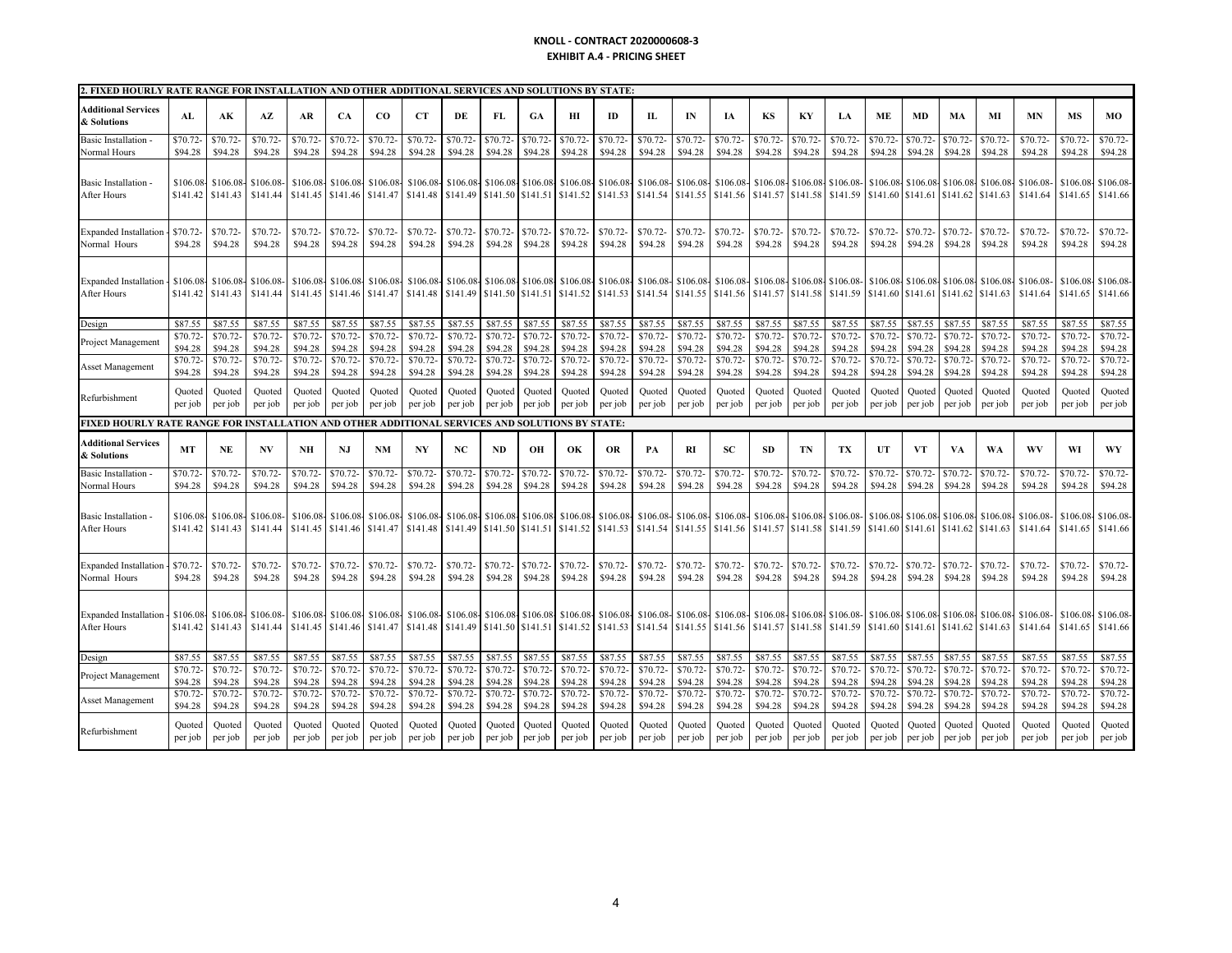#### **KNOLL ‐ CONTRACT 2020000608‐3 EXHIBIT A.4 ‐ PRICING SHEET**

| 2. UNION - FIXED HOURLY RATE RANGE FOR INSTALLATION AND OTHER ADDITIONAL SERVICES AND SOLUTIONS BY STATE: |          |          |           |          |             |          |          |           |          |           |          |           |           |           |            |            |           |          |           |          |          |           |           |          |            |
|-----------------------------------------------------------------------------------------------------------|----------|----------|-----------|----------|-------------|----------|----------|-----------|----------|-----------|----------|-----------|-----------|-----------|------------|------------|-----------|----------|-----------|----------|----------|-----------|-----------|----------|------------|
| <b>Additional Services</b><br>& Solutions                                                                 | AL       | AK       | AZ        | AR       | CA          | CO.      | CT.      | DE        | FL.      | <b>GA</b> | HІ       | ID        | IL        | IN        |            | KS         | KY        | LA       | <b>ME</b> | MD       | MA       | MI        | MN        | MS       | <b>MO</b>  |
| Jnion Installation                                                                                        | \$140.31 | \$140.31 | \$140.31  | \$140.31 | \$140.31    | \$140.31 | \$140.31 | \$140.31  | \$140.31 | \$140.31  | \$140.31 | \$140.31  | \$140.31- | \$140.31  | \$140.31   | \$140.31   | S140.31   | \$140.31 | \$140.31  | \$140.31 | \$140.31 | \$140.31  | \$140.31  | \$140.31 | $$140.31-$ |
| Normal Hours                                                                                              | \$151.54 | \$151.55 | \$151.56  | \$151.57 | \$151.58    | \$151.59 | \$151.60 | \$151.61  | \$151.62 | \$151.63  | \$151.64 | \$151.65  | \$151.66  | \$151.67  | \$151.68   | \$151.69   | \$151.70  | \$151.71 | \$151.72  | \$151.73 | \$151.74 | \$151.75  | \$151.76  | \$151.77 | \$151.78   |
| Inion Installation                                                                                        | \$210.47 | \$210.47 | \$210.47- | \$210.47 | \$210.47    | \$210.47 | \$210.47 | \$210.47  | \$210.47 | \$210.47  | \$210.47 | \$210.47  | \$210.47  | \$210.47  | \$210.47   | $$210.47-$ | \$210.47  | \$210.47 | \$210.47- | \$210.47 | \$210.47 | \$210.47  | \$210.47- | \$210.4  | \$210.47-  |
| After Hours                                                                                               | \$227.31 | \$227.32 | \$227.33  | \$227.34 | \$227.35    | \$227.36 | \$227.37 | \$227.38  | \$227.39 | \$227.40  | \$227.41 | \$227.42  | \$227.43  | \$227.44  | \$227.45   | \$227.46   | \$227.47  | \$227.48 | \$227.49  | \$227.50 | \$227.51 | \$227.52  | \$227.53  | \$227.54 | \$227.55   |
| Jnion Project                                                                                             | \$140.31 | \$140.31 | \$140.31  | \$140.31 | \$140.31    | \$140.31 | \$140.31 | \$140.31  | \$140.31 | \$140.31  | \$140.31 | \$140.31  | \$140.31  | \$140.31  | \$140.31   | \$140.31   | \$140.31  | \$140.31 | \$140.31  | \$140.31 | \$140.31 | \$140.31  | \$140.31  | \$140.31 | \$140.31   |
| Management                                                                                                | \$151.54 | \$151.55 | \$151.56  | \$151.57 | \$151.58    | \$151.59 | \$151.60 | \$151.61  | \$151.62 | \$151.63  | \$151.64 | \$151.65  | \$151.66  | \$151.67  | \$151.68   | \$151.69   | \$151.70  | \$151.71 | \$151.72  | \$151.73 | \$151.74 | \$151.75  | \$151.76  | \$151.77 | \$151.78   |
| <b>Union Asset</b>                                                                                        | \$140.31 | \$140.31 | \$140.31  | \$140.31 | \$140.31    | \$140.31 | \$140.31 | \$140.31  | \$140.31 | \$140.31  | \$140.31 | \$140.31  | \$140.31  | \$140.31  | \$140.31   | \$140.31   | \$140.31  | \$140.31 | \$140.31  | \$140.31 | \$140.31 | \$140.31  | \$140.31  | \$140.31 | $$140.31-$ |
| Management                                                                                                | \$151.54 | \$151.55 | \$151.56  | \$151.57 | \$151.58    | \$151.59 | \$151.60 | \$151.61  | \$151.62 | \$151.63  | \$151.64 | \$151.65  | \$151.66  | \$151.67  | \$151.68   | \$151.69   | \$151.70  | \$151.71 | \$151.72  | \$151.73 | \$151.74 | \$151.75  | \$151.76  | \$151.77 | \$151.78   |
| Refurbishment                                                                                             | Quoted   | Ouoted   | Quoted    | Ouoted   | Quoted      | Ouoted   | Ouoted   | Quoted    | Ouoted   | Quoted    | Ouoted   | Quoted    | Ouoted    | Ouoted    | Ouoted     | Ouoted     | Ouoted    | Ouoted   | Ouoted    | Ouoted   | Ouoted   | Quoted    | Ouoted    | Ouoted   | Ouoted     |
|                                                                                                           | per job  | per job  | per job   | per job  | per job     | per job  | per job  | per job   | per job  | per job   | per job  | per job   | per job   | per job   | per job    | per job    | per job   | per job  | per job   | per job  | per job  | per job   | per job   | per job  | per job    |
| UNION - FIXED HOURLY RATE RANGE FOR INSTALLATION AND OTHER ADDITIONAL SERVICES AND SOLUTIONS BY STATE:    |          |          |           |          |             |          |          |           |          |           |          |           |           |           |            |            |           |          |           |          |          |           |           |          |            |
| <b>Additional Services</b><br>& Solutions                                                                 | MT       | NE       | <b>NV</b> | NH       | $N_{\rm J}$ | NM       | NY       | NC.       | ND.      | OH        | OК       | OR        | PA        | <b>RI</b> | SC.        | <b>SD</b>  | TN        | TX       | UT        | VT       | VA       | <b>WA</b> | WV        | WI       | WY         |
| Jnion Installation                                                                                        | \$140.31 | \$140.31 | \$140.31  | \$140.31 | \$140.31    | \$140.31 | \$140.31 | \$140.31  | \$140.31 | \$140.31  | \$140.31 | \$140.31  | \$140.31  | \$140.31  | $$140.31-$ | \$140.31   | \$140.31  | \$140.31 | \$140.31  | \$140.31 | \$140.31 | \$140.31  | \$140.31  | \$140.31 | \$140.31   |
| Normal Hours                                                                                              | \$151.54 | \$151.55 | \$151.56  | \$151.57 | \$151.58    | \$151.59 | \$151.60 | \$151.61  | \$151.62 | \$151.63  | \$151.64 | \$151.65  | \$151.66  | \$151.67  | \$151.68   | \$151.69   | \$151.70  | \$151.71 | \$151.72  | \$151.73 | \$151.74 | \$151.75  | \$151.76  | \$151.77 | \$151.78   |
| <b>Jnion Installation</b>                                                                                 | \$210.47 | \$210.47 | \$210.47- | \$210.47 | \$210.47    | \$210.47 | \$210.47 | \$210.47- | \$210.47 | \$210.47  | \$210.47 | \$210.47- | \$210.47  | \$210.47  | \$210.47   | \$210.47-  | \$210.47- | \$210.47 | \$210.47- | \$210.47 | \$210.47 | \$210.47  | \$210.47- | \$210.47 | \$210.47-  |
| After Hours                                                                                               | \$227.31 | \$227.32 | \$227.33  | \$227.34 | \$227.35    | \$227.36 | \$227.37 | \$227.38  | \$227.39 | \$227.40  | \$227.41 | \$227.42  | \$227.43  | \$227.44  | \$227.45   | \$227.46   | \$227.47  | \$227.48 | \$227.49  | \$227.50 | \$227.51 | \$227.52  | \$227.53  | \$227.54 | \$227.55   |
| <b>Union Project</b>                                                                                      | \$140.31 | \$140.31 | \$140.31  | \$140.31 | \$140.31    | \$140.31 | \$140.31 | \$140.31  | \$140.31 | \$140.31  | \$140.31 | \$140.31  | \$140.31  | \$140.31  | \$140.31   | \$140.31   | \$140.31  | \$140.31 | \$140.31  | \$140.31 | \$140.31 | \$140.31  | \$140.31  | \$140.31 | \$140.31   |
| Management                                                                                                | \$151.54 | \$151.55 | \$151.56  | \$151.57 | \$151.58    | \$151.59 | \$151.60 | \$151.61  | \$151.62 | \$151.63  | \$151.64 | \$151.65  | \$151.66  | \$151.67  | \$151.68   | \$151.69   | \$151.70  | \$151.71 | \$151.72  | \$151.73 | \$151.74 | \$151.75  | \$151.76  | \$151.77 | \$151.78   |
| Jnion Asset                                                                                               | \$140.31 | \$140.31 | \$140.31  | \$140.31 | \$140.31    | \$140.31 | \$140.31 | \$140.31  | \$140.31 | \$140.31  | \$140.31 | \$140.31  | \$140.31  | \$140.31  | \$140.31   | \$140.31   | \$140.31  | \$140.31 | \$140.31  | \$140.31 | \$140.31 | \$140.31  | \$140.31  | \$140.31 | \$140.31   |
| Management                                                                                                | \$151.54 | \$151.55 | \$151.56  | \$151.57 | \$151.58    | \$151.59 | \$151.60 | \$151.61  | \$151.62 | \$151.63  | \$151.64 | \$151.65  | \$151.66  | \$151.67  | \$151.68   | \$151.69   | \$151.70  | \$151.71 | \$151.72  | \$151.73 | \$151.74 | \$151.75  | \$151.76  | \$151.77 | \$151.78   |
| Refurbishment                                                                                             | Quoted   | Ouoted   | Quoted    | Quoted   | Quoted      | Ouoted   | Ouoted   | Quoted    | Ouoted   | Quoted    | Ouoted   | Quoted    | Quoted    | Ouoted    | Ouoted     | Ouoted     | Ouoted    | Ouoted   | Ouoted    | Ouoted   | Quoted   | Ouoted    | Ouoted    | Quoted   | Quoted     |
|                                                                                                           | per job  | per job  | per job   | per job  | per job     | per job  | per job  | per job   | per job  | per job   | per job  | per job   | per job   | per job   | per job    | per job    | per job   | per job  | per job   | per job  | per job  | per job   | per job   | per job  | per job    |